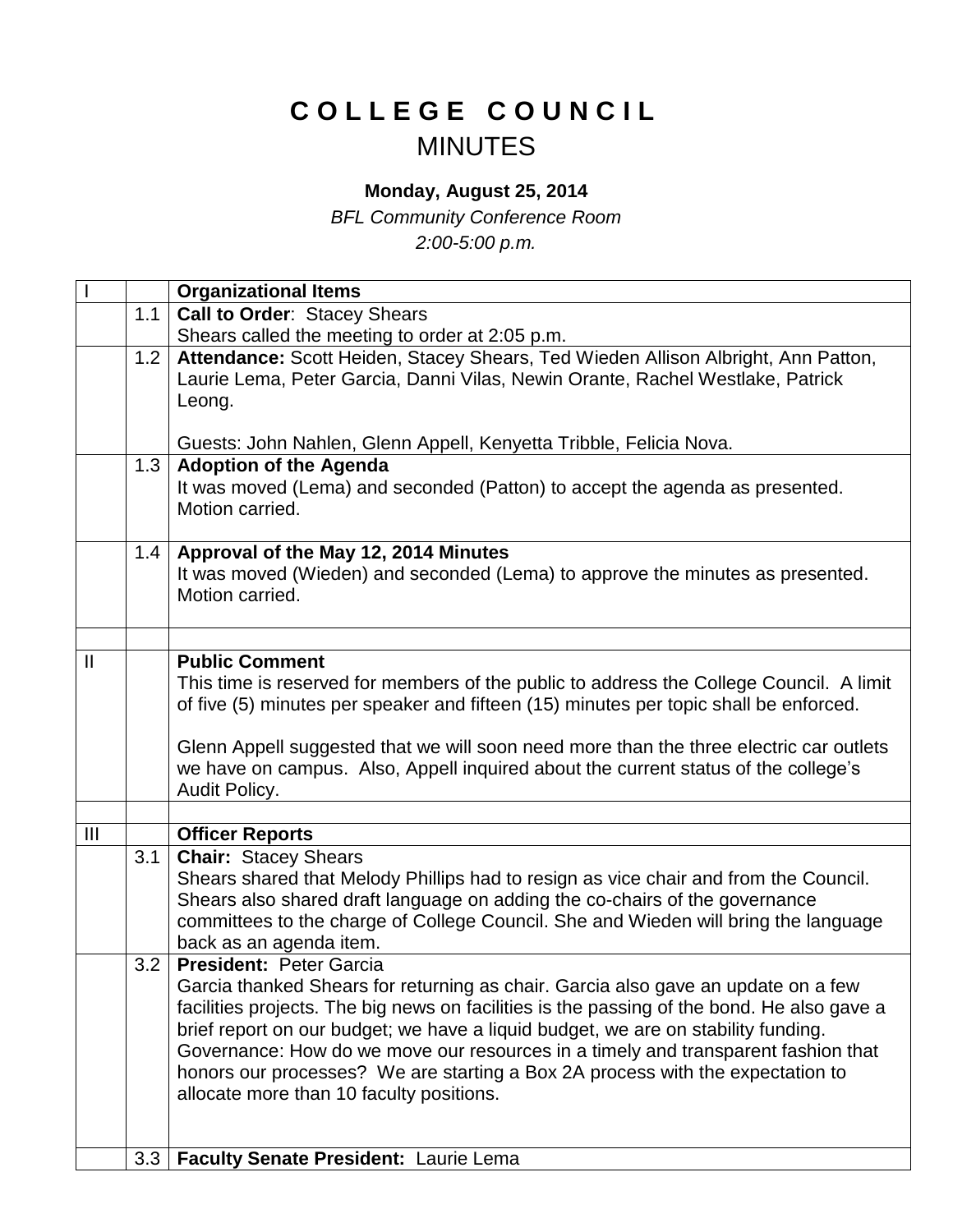|        |     | Lema acknowledged all of the folks that offered a wide variety of flex activities.<br>The Academic Senate will be updating their bylaws and if needed the constitution.<br>We anticipate finalization of the audit policy for this semester. We will bring back more |
|--------|-----|----------------------------------------------------------------------------------------------------------------------------------------------------------------------------------------------------------------------------------------------------------------------|
|        |     | information soon. Lema would like to see the FS committees report out to the CC<br>annually.                                                                                                                                                                         |
|        | 3.4 | <b>Classified Senate President: Scott Heiden</b>                                                                                                                                                                                                                     |
|        |     | Heiden introduced himself as the new Classified Senate president. The senate has their<br>first meeting this Thursday. Heiden is actively seeking for more involvement.                                                                                              |
|        | 3.5 | <b>ASDVC President: Keith Montes</b>                                                                                                                                                                                                                                 |
|        |     | ASDVC Executive officer Felicia Novia gave a report on the activities of ASDVC since                                                                                                                                                                                 |
|        |     | Keith was holding info sessions. The info sessions were very successful as there are a                                                                                                                                                                               |
|        |     | lot of DVC students interested in joining ASDVC. There will be an ASDVC retreat on                                                                                                                                                                                   |
|        |     | September 6 <sup>th</sup> . Also, ASDVC is looking forward to working with all of you for the Viking                                                                                                                                                                 |
|        |     | days.                                                                                                                                                                                                                                                                |
|        |     |                                                                                                                                                                                                                                                                      |
| IV     |     | <b>Campus Briefings</b>                                                                                                                                                                                                                                              |
|        |     | Strategic Plan-Rachel Westlake<br>Westlake shared the new, approved strategic plan and the 4 goals. She also shared                                                                                                                                                  |
|        |     | news of many programs: Mesa, Puente, Umoja, CTE, possibility of a baccalaureate                                                                                                                                                                                      |
|        |     | program, first year experience program. We are starting work on our staffing plan.                                                                                                                                                                                   |
|        |     | Accountability Issues and Accreditation- Ted Wieden                                                                                                                                                                                                                  |
|        |     | Wieden shared information about visiting team and open meetings. Wieden shared a                                                                                                                                                                                     |
|        |     | cross-walk document of our seven actionable improvement plans. We need to get                                                                                                                                                                                        |
|        |     | started on these actionable items before the team arrives.                                                                                                                                                                                                           |
|        |     | • Bond and Facilities- John Nahlen and Peter Garcia                                                                                                                                                                                                                  |
|        |     | Nahlen and Garcia shared that we increased our day custodian to 100%. We brought in<br>temporary help to HR. We've hired a pool engineer to check a leak in the pool. We've                                                                                          |
|        |     | replaced some classroom carpets. We are planning interior/exterior painting. We had                                                                                                                                                                                  |
|        |     | ADA litigation that will bring some fixes. We are conducting a parking study.                                                                                                                                                                                        |
|        |     | Financial Resources-Newin Orante, Rachel Westlake, Peter Garcia                                                                                                                                                                                                      |
|        |     | Orante and Westlake shared information on funds for 3SP and Student Equity as well                                                                                                                                                                                   |
|        |     | as Basic Skills funds. We also have an augmentation for DSS.                                                                                                                                                                                                         |
|        |     | Student Success and Support Program and Equity Plan- Newin Orante                                                                                                                                                                                                    |
|        |     | Orante explained a bit about these two programs and distributed a student equity data                                                                                                                                                                                |
|        |     | report. Tribble announced and passed out a flyer about Viking Days.                                                                                                                                                                                                  |
|        |     | <b>Enrollments</b>                                                                                                                                                                                                                                                   |
|        |     | Westlake shared that we are about 300 below goal. We are on stability funding. We are<br>challenged to build our enrollment to meet our goals for 2015-16.                                                                                                           |
|        |     | Governance and Decision-Making- Peter Garcia                                                                                                                                                                                                                         |
|        |     | Garcia reported that we need to stay transparent, collaborative, and move our resource                                                                                                                                                                               |
|        |     | allocations forward quicker.                                                                                                                                                                                                                                         |
|        |     |                                                                                                                                                                                                                                                                      |
| $\vee$ |     | <b>Unfinished Business</b>                                                                                                                                                                                                                                           |
|        |     | Shears shared some thoughts on:                                                                                                                                                                                                                                      |
|        |     | Plans, the role of IPC and Procedural review                                                                                                                                                                                                                         |
|        |     | Speeding up resource allocation                                                                                                                                                                                                                                      |
|        |     | Strategic Plan Goal 2 Objective 2: How can we make decision-making and<br>$\bullet$<br>resource allocation more efficient and digestible?                                                                                                                            |
|        |     | What concerns are we hearing? What successes are we celebrating? How do                                                                                                                                                                                              |
|        |     | they impact the campus as a whole?                                                                                                                                                                                                                                   |